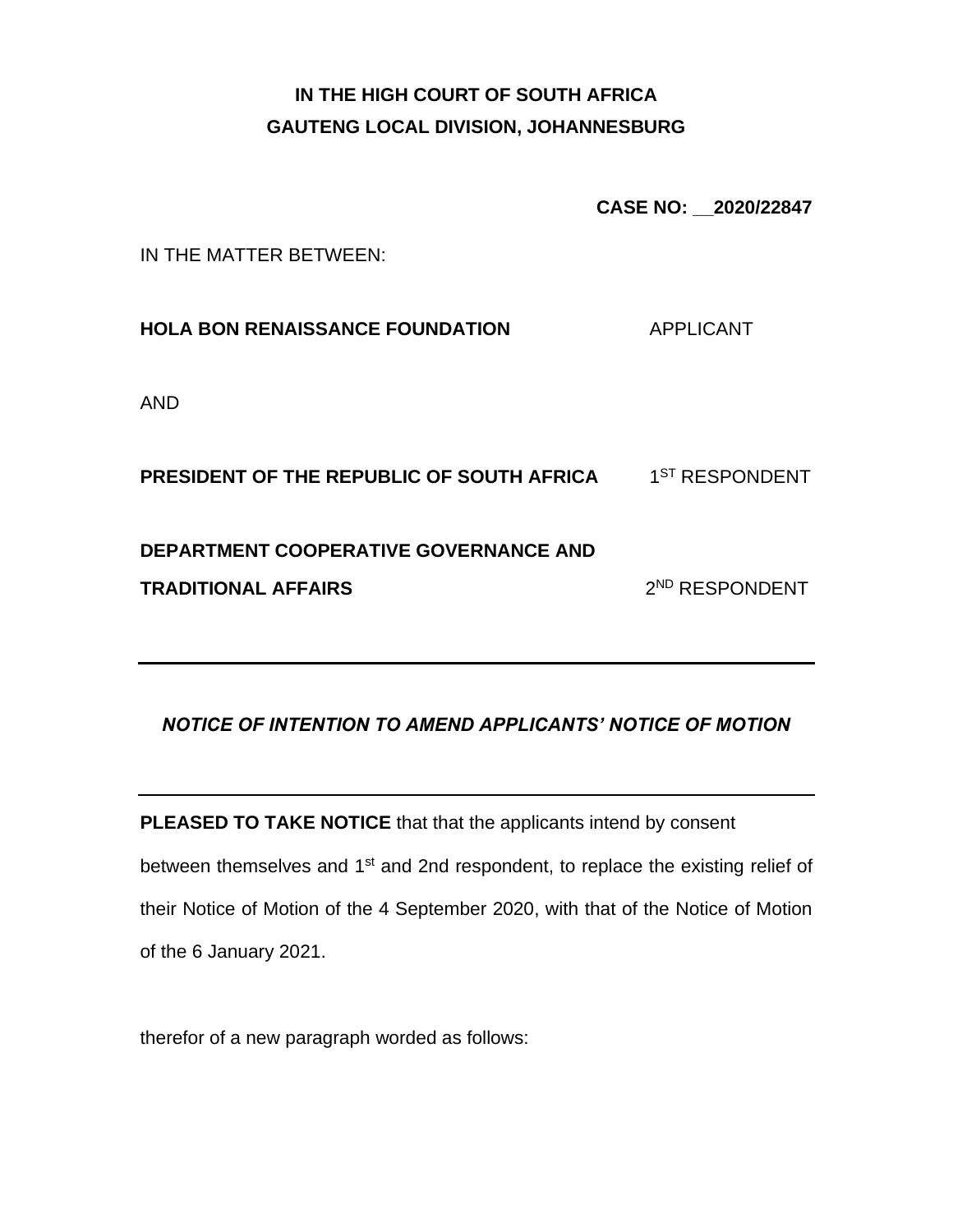- 1. Declaring the sourcing of Covid19 vaccine for the 10%(percent) of the South African population is irrational, unlawful and unconstitutional
- 2. Declaring that the classification Coronavirus as the national disaster in terms of National Disaster Management Act 57 of 2002 is irrational, unlawful and unconstitutional.
- 3. Declaring that the Disaster Management regulations of Coronavirus lockdown from level five (5) to level one (1), issued in terms of section 27(2) of National Disaster Management Act are irrational, unlawful and unconstitutional.
- 4. Declare to set aside the Disaster Management regulations of Coronavirus lockdown from level five (5) to level one (1), issued in terms of section 27(2) of National Disaster Management Act, which violates sections 12 (1), 15(1), 21(1), 23(1), 27 and 28 of the Constitution of the Republic of South Africa Act 108 of 1996
- 5. Directing the first to second respondent to review, adjust, align and update the threshold that classifies a National disaster within the National Disaster Management Act.
- 6. Directing the first to second respondent to classify, priorities and categorizes all national disaster under the South African material condition and context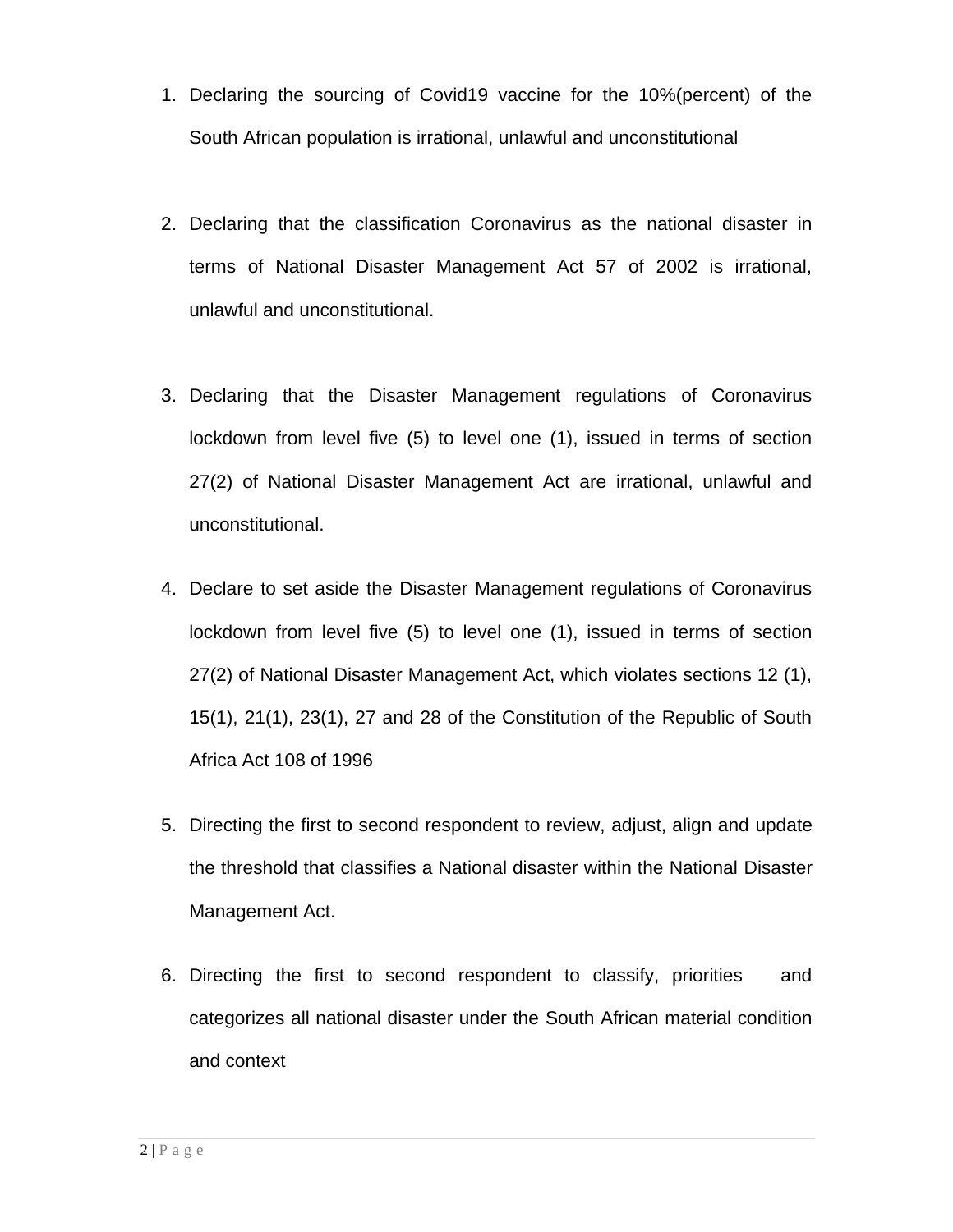- 7. Declaring that the respondent has failed to consider the limitation of their imposed regulation on the rights guaranteed in the Bill of Rights of the constitution
- 8. Declaring that the Coronavirus is a health-related matter and not a disaster in its nature, within the definition and meaning in terms of the National Disaster Management Act.
- 9. Declaring the establishment of an independent committee made up of panel of experts both in in the country and international to compile and validate a country and a global report on Covid19, and be tabled before the executive, legislature and the nation
- 10.That the order be with effect from delivery of judgment shall not retrospectively
- 11.Directing that this application be referred to oral evidence on any point cannot be decided on papers alternatively be referred to trial, if material disputes arises on papers
- 12.Costs of Suit; and
- 13. Further or alternative relief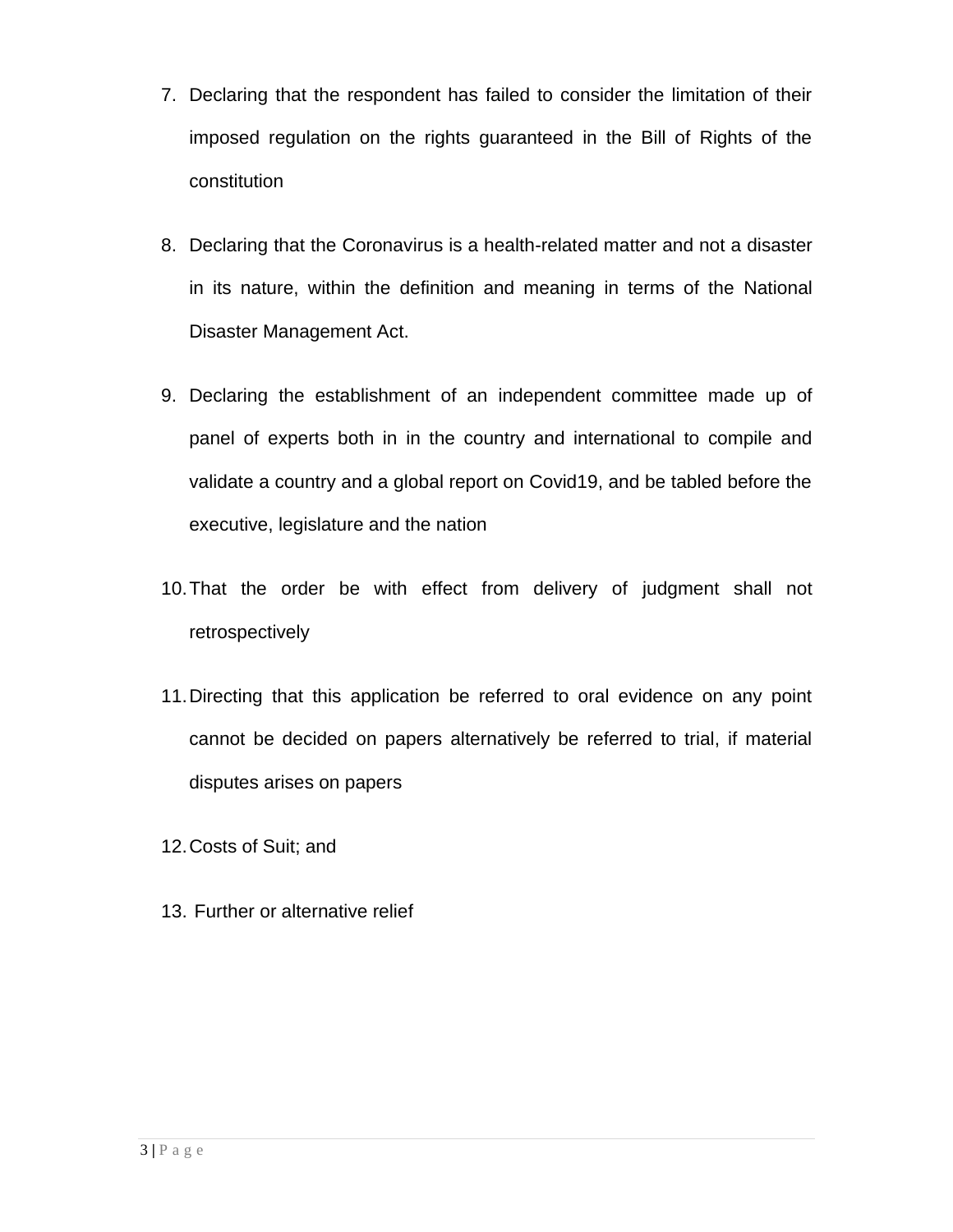#### **TAKE NOTICE FURTHER THAT:**

1. Under Rule 53(1)(a) of the Uniform Rules of Court, the respondents are called upon to show cause why the aforementioned decisions should not be reviewed and corrected or set aside.

2. Under Rule 53(1)(b) of the Uniform Rules of Court, the first to second respondents are required, within 15 days after receipt hereof, to dispatch to the Registrar of this Honourable Court the record of the proceedings sought to be reviewed and set aside (including all plans, correspondence, reports, memoranda, documents, evidence and other information which were before the respondents at the time when the decisions in question were made), together with such reasons as they are by law required to give or desire to make, and to notify the applicants that they have done so.

3. Within 10 days of receipt of the record from the Registrar, the applicants may, by delivery of a notice and accompanying affidavit, amend, add to or vary the terms of their notice of motion and supplement their founding affidavit in terms of Rule 53(4) of the Uniform Rules of Court;

4. If any of the respondents intend to oppose the application, they are required, under Rule 53(5):

(a) within 15 days after the receipt of this notice of motion or any amendment thereof, to deliver notice to the applicants that they intend to oppose and, in such notice, to appoint an address within fifteen kilometres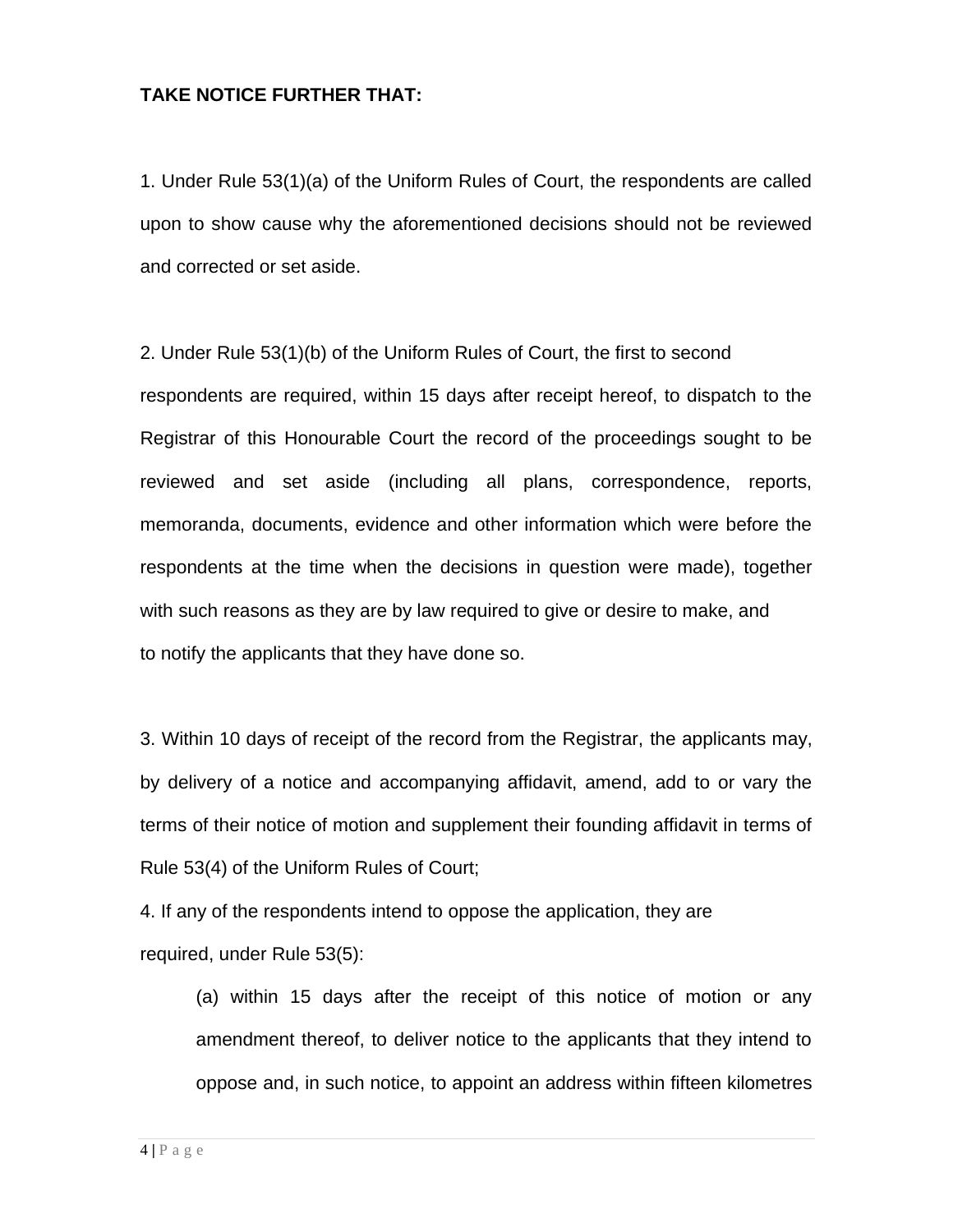of the office of the Registrar at which they will accept notice and service of all process in these proceedings; and

(b) within 30 days after the expiry of the time referred to in Rule 53(4), to deliver any affidavit they may desire in answer to allegations made by the applicants.

**PLEASED TO TAKE NOTICE FURTHER THAT** the applicants intend by consent between themselves and 1st respondent and 2nd respondent, to replace the existing the Founding Affidavit of BONTSHITSWE PREDDY MOTHOPENG MSIELENG of the 4 September 2020, with that of the Founding Affidavit of the 6 January 2021 together with the supporting documents and supporting and confirmatory affidavits annexed thereto, will be used in support of this application.

DATED at JOHANNESBURG on this the 7 day of JANUARY 2020

 $\overline{\phantom{a}}$ 

**APPLICANT S REPRESENTATIVE HOLA BON RENAISSANCE FOUNDATION 88 MARSHALL STREET 2ND FLOOR, MARSHALLTOWN JOHANNESBURG Mobile : 0840544733 [TEL:0681596956](tel:0681596956) EMAIL:INFO@HBRFOUNDATION.ORG.ZA EMAIL: [HBRFOUNDATION@GMAIL.COM](mailto:HBRFOUNDATION@GMAIL.COM)** *REF NO:UNLOCK2020/21*